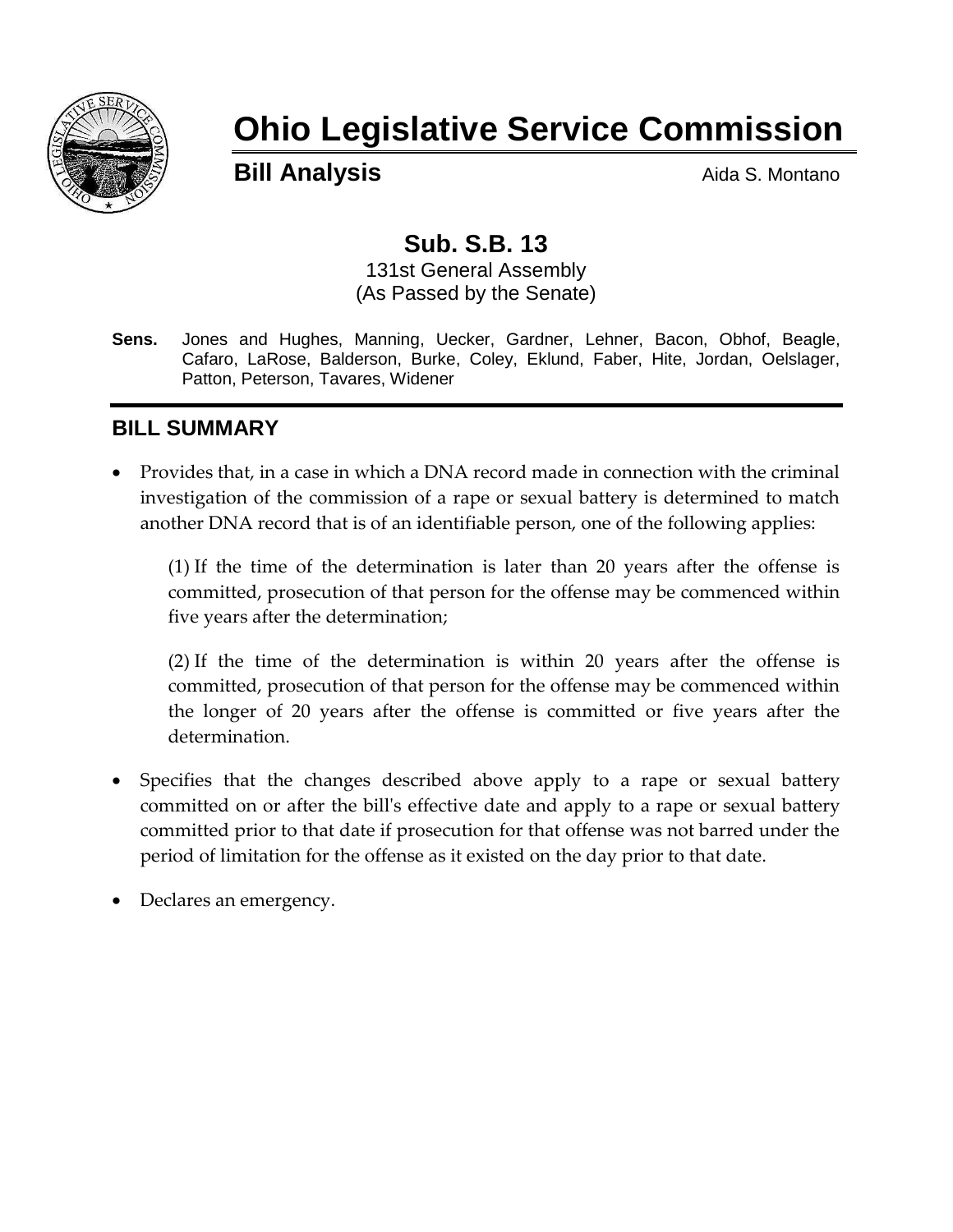### **CONTENT AND OPERATION**

#### **Operation of the bill**

#### **Extension of period of limitation for rape or sexual battery prosecution**

The bill extends the period of limitation for commencing a criminal prosecution of the offense of rape or sexual battery against a person who is identified by DNA analysis. Currently, subject to specified exceptions described below, a prosecution for rape or sexual battery is barred unless it is commenced within 20 years after the offense was committed. Specifically, the bill provides that, in a case in which a "DNA record" made in connection with the criminal investigation of the commission of an offense of rape or sexual battery is determined to match another DNA record that is of an identifiable person, unless the case is not within the coverage of the bill (see below), one of the following applies:

(1) If the time of the determination is later than 20 years after the offense is committed, prosecution of that person for the offense may be commenced within five years after the determination;

(2) If the time of the determination is within 20 years after the offense is committed, prosecution of that person for the offense may be commenced within the longer of 20 years after the offense is committed or five years after the determination.

As used in the bill's provisions described above, "DNA record" has the same meaning as in the existing Criminal Records Check Law.<sup>1</sup>

#### **Cases that are within the coverage of the bill**

The bill specifies that the changes it makes to the statute governing criminal periods of limitation for prosecutions for rape and sexual battery, as described above, apply to an offense of rape or sexual battery committed on or after the bill's effective date and apply to an offense of rape or sexual battery committed prior to that date if prosecution for that offense was not barred under the period of limitation for the offense as it existed on the day prior to that date.<sup>2</sup> Regarding the application of a change in a criminal period of limitation to an act committed prior to the date of the change, see "**Judicial decisions regarding change in criminal period of limitation**," below.

 $\overline{a}$ 

 $1$  R.C. 2901.13.

<sup>2</sup> Section 3 of the bill.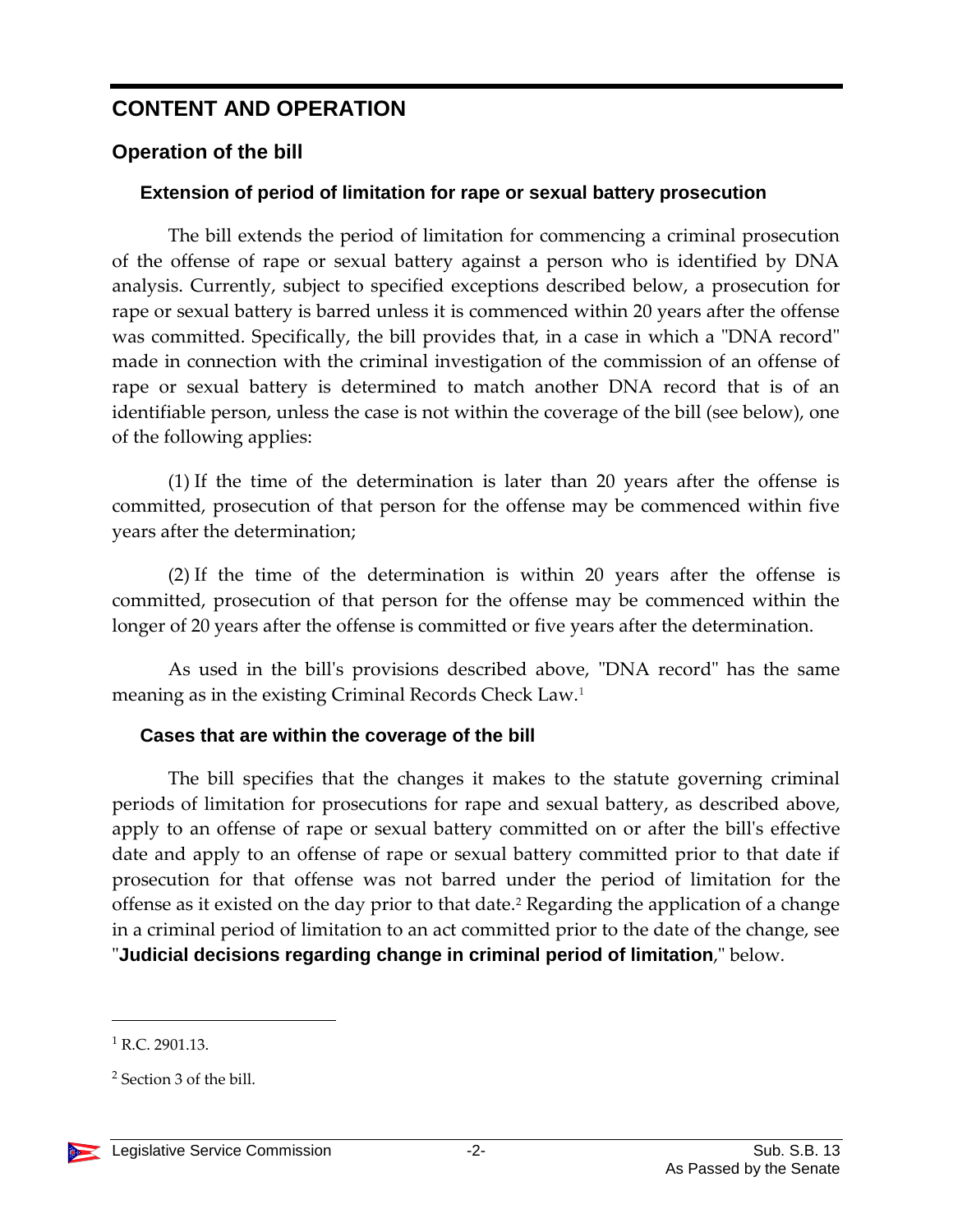#### **Existing criminal periods of limitation**

Under existing law, except for aggravated murder and murder, a criminal prosecution generally is barred unless it is commenced within a specified period after an offense is committed (six months, two years, six years, or 20 years, depending on the offense); a prosecution of rape or sexual battery is barred unless it is commenced within 20 years after the offense is committed. Under continuing law, the period of limitation does not run during any time when the *corpus delicti* remains undiscovered, the accused purposely avoids prosecution (including when the accused departed Ohio or concealed his or her identity or whereabouts), or a prosecution against the accused based on the same conduct is pending in Ohio. Also, the period of limitation for an offense that involves a wound, injury, disability, or condition of a nature that reasonably indicates abuse or neglect of a child does not begin to run until either the victim reaches the age of majority, or a public children services agency or a specified municipal or county peace officer has been notified of the abuse or neglect.<sup>3</sup>

#### **Judicial decisions regarding criminal period of limitations**

The U.S. Supreme Court in *Stogner v. California*<sup>4</sup> held that an expired criminal period of limitation may not be "revived" after it has expired, but that an unexpired period of limitation may be extended. Ohio's appellate courts have reiterated the principles of *Stogner*, consistently holding that an extension of a period of limitation for the criminal prosecution of a violation of a particular Revised Code section cannot "revive" a possible criminal prosecution for a violation of that section that is barred because of the expiration of the period of limitation that is being replaced and adding that an extension of an unexpired limitation period does not violate constitutional restrictions against retroactive legislation.<sup>5</sup>

<sup>5</sup> *See*, e.g.: *State v. Gibbs* (December 31, 2014), Geauga App. Case No. 2014-G-3213, 2014 Ohio App. LEXIS 5590; *State v. Diaz* (July 29, 2004), Cuyahoga App. No. 81857, 2004 Ohio App. LEXIS 3594; *State v. Dycus*  (August 4, 2005), Franklin App. No. 04AP-751, 2005 Ohio App. LEXIS 3636, motion for leave to file delayed appeal denied (2007), 113 Ohio St.3d 1439.



 $\overline{a}$ 

 $3$  R.C. 2901.13(A) and (F) to (J).

<sup>4</sup> *Stogner v. California* (2003), 539 U.S. 607.